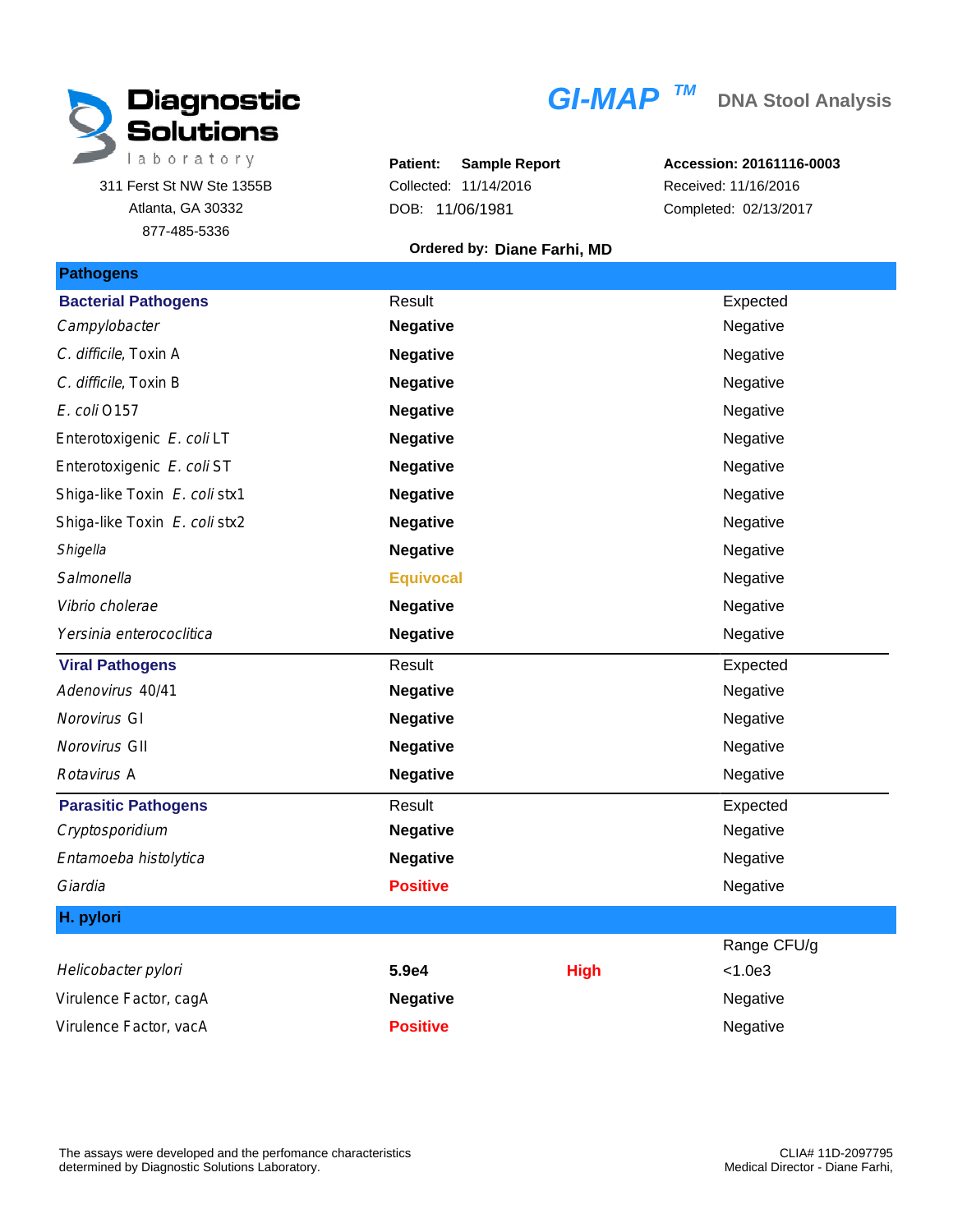| Sample Report<br>Patient:                       | Accession: 20161116-0003                      |             |                  |  |  |
|-------------------------------------------------|-----------------------------------------------|-------------|------------------|--|--|
| <b>Normal Bacterial Flora</b>                   |                                               |             |                  |  |  |
|                                                 |                                               |             | Range org/g      |  |  |
| Bacteroides fragilis                            | 5.3e5                                         |             | 5.00e5 - 3.00e9  |  |  |
| Bifidobacterium spp.                            | 9.4e9                                         |             | >1.10e8          |  |  |
| Enterococcus spp.                               | 1.4e6                                         |             | $1.2e4 - 3.1e6$  |  |  |
| Escherichia spp.                                | 3.7e8                                         | <b>High</b> | 1.00e4 - 7.60e7  |  |  |
| Lactobacillus spp.                              | 7.2e4                                         | Low         | $1.0e6 - 5.80e9$ |  |  |
| <b>Opportunistic Bacteria</b>                   |                                               |             |                  |  |  |
| <b>Potential Autoimmune Triggers</b>            |                                               |             | Range CFU/g      |  |  |
| Citrobacter freundii                            | <dl< td=""><td></td><td>&lt; 1.0e4</td></dl<> |             | < 1.0e4          |  |  |
| Klebsiella pneumoniae                           | <dl< td=""><td></td><td>&lt; 7.2e3</td></dl<> |             | < 7.2e3          |  |  |
| Proteus spp.                                    | <dl< td=""><td></td><td>&lt; 6.2e3</td></dl<> |             | < 6.2e3          |  |  |
| Proteus mirabilis                               | <dl< td=""><td></td><td>&lt; 1.0e3</td></dl<> |             | < 1.0e3          |  |  |
| <b>Additional Dysbiotic/Overgrowth Bacteria</b> |                                               |             | Range org/g      |  |  |
| Morganella spp.                                 | <dl< td=""><td></td><td>&lt; 1.0e3</td></dl<> |             | < 1.0e3          |  |  |
| Pseudomonas spp.                                | 3.1e3                                         | <b>High</b> | < 2.5e3          |  |  |
| Pseudomonas aeruginosa                          | 1.6e4                                         | <b>High</b> | < 1.0e3          |  |  |
| Staphylococcus spp.                             | 7.6e3                                         |             | < 1.0e4          |  |  |
| Streptococcus spp.                              | <dl< td=""><td></td><td>&lt; 1.0e3</td></dl<> |             | < 1.0e3          |  |  |
| <b>Parasites</b>                                |                                               |             |                  |  |  |
|                                                 |                                               |             | Range            |  |  |
| <b>Blastocystis hominis</b>                     | <b>Positive</b>                               |             | Negative         |  |  |
| Dientamoeba fragilis                            | <b>Negative</b>                               |             | Negative         |  |  |
| Endolimax nana                                  | <b>Negative</b>                               |             | Negative         |  |  |
| Entamoeba coli                                  | <b>Negative</b>                               |             | Negative         |  |  |
| Chilomastix mesnelli                            | <b>Negative</b>                               |             | Negative         |  |  |
| Cyclospora spp.                                 | <b>Negative</b>                               |             | Negative         |  |  |
| Pentatrichomonas hominis                        | <b>Negative</b>                               |             | Negative         |  |  |
| <b>Fungi/Yeast</b>                              |                                               |             |                  |  |  |
|                                                 |                                               |             | Range            |  |  |
| Candida albicans                                | 6.1e4                                         | <b>High</b> | < 5.0e3          |  |  |
| Candida spp.                                    | Low                                           |             | Neg              |  |  |
| Geotrichum spp.                                 | <b>Negative</b>                               |             | Neg              |  |  |
| Microsporidium spp.                             | <b>Negative</b>                               |             | Neg              |  |  |
| Trichosporon spp.                               | <b>Negative</b>                               |             | Neg              |  |  |